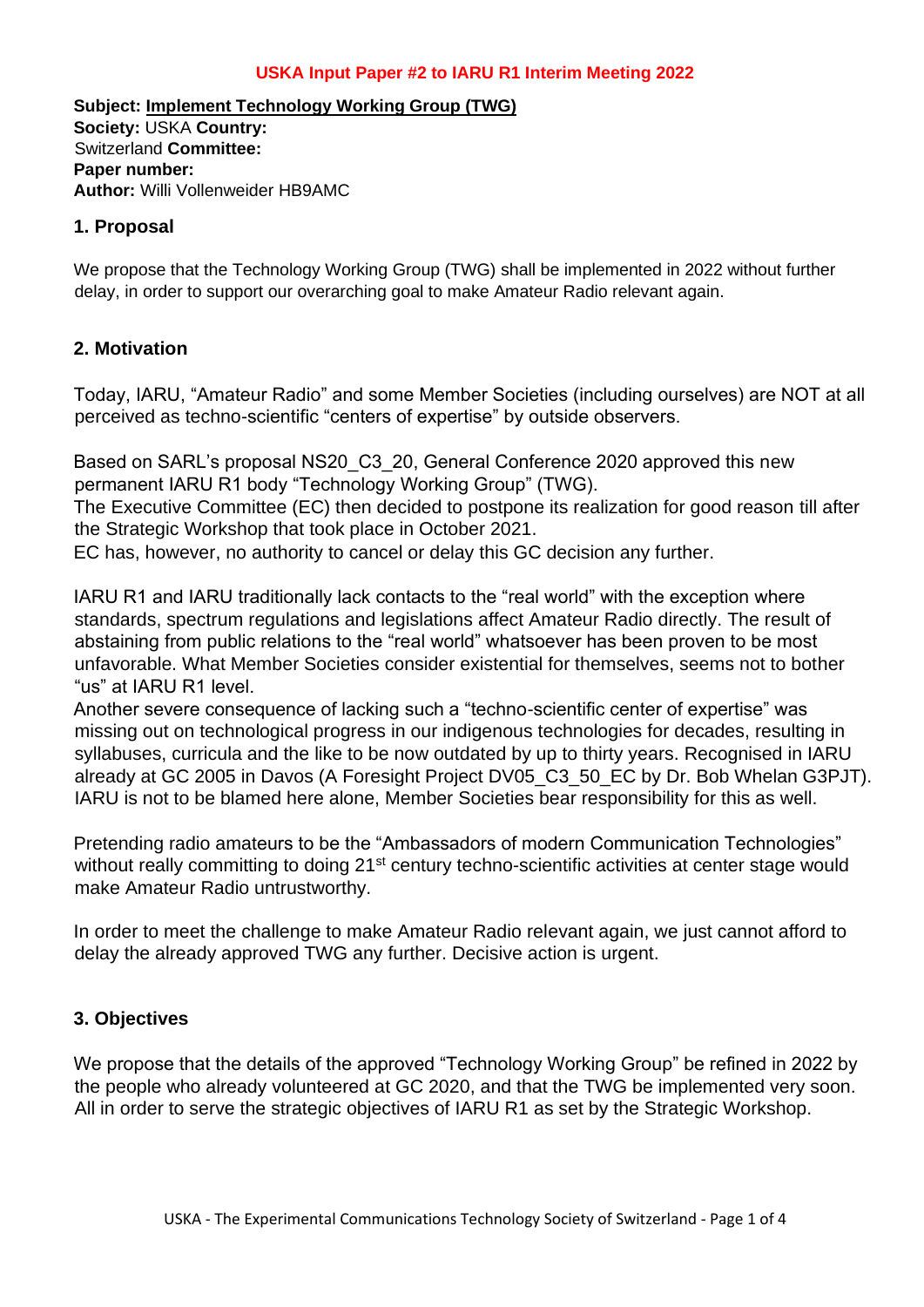We should not wait until "Amateur Radio has become relevant again"! This will take years. This TWG will complement the work under way in the various STF teams. It will require a few years to bring TWG to full production anyway. The effects thereof will be sustainable.

**4. Proposed Scope of TWG (details, refinements, adjustments open for discussion)** 

SARL's proposition approved by GC 2020 is an excellent start. But it does not exploit the full potential of this excellent idea.

We therefore propose an enhanced concept of this TWG:

- 1. **Monitor, analyze and follow technological and scientific developments**, focusing on communication technologies (ICT) and scientific fields being of interest to our target groups. Thereby taking into account major movements (currently "Digital Transformation") as well as major behavioural changes in society, especially youth.
- 2. Some goals as already described in aforementioned **SARL's proposal** NS20\_C3\_20.
- 3. Establish and Maintain Official Contacts with international **Scientific Organisations** such as ESA, NASA (apart from ARISS), CERN, etc
- 4. Establish and Maintain Official Contacts with international **Humanitarian and Cultural Organisations** in our areas of interest such as UNESCO, IFRC, AUNSTO, UNIDO, UNOOSA, etc
- 5. Establish and Maintain Official Contacts with international **Professional Organisations** in our field, such as IEEE, ACM, W3C, etc
- 6. Establish and Maintain Contacts with important international techno-scientific **Citizens' Movements and NGO's**, e.g. Citizen Science, FOSDEM, various Open Source communities and organisations, GNU Radio, HamSci, Hackerspaces, Makerspaces FabLabs etc.
- 7. Establish and Maintain Official Contacts with important governmental or nongovernmental **Global Initiatives** for the motivation of young talents for STEM/ICT, such as foundations that are furthering techno-scientific education of youth etc
- 8. **Defend our Freedom of Experimentation** (other than spectrum, EMC)

In some countries, the rights to freely experiment with hard and software are endangered by increasingly restrictive legislation intended to "regulate" free exchange of goods between countries.

Continuing Lawmakers' stubborn refusal to differentiate "experimenters" from pure "consumers" ("end users") often has disastrous effects on Technical Experimentation (as warned by the 2<sup>nd</sup> progress report on EU's R&TTE Directive 1999/5/EC already in 2010!). This includes intimidation and punishment of creative and innovative people including young STEM talents.

The mania to "certify" everything has already extended from hardware to software. We must fight for free experimentation with hard and software as fundamental right of radioamateurs and groups with similar interests, especially youth.

Cooperations with other bodies who are defending such rights as well, are indispensable, e.g. FSFE.org and others.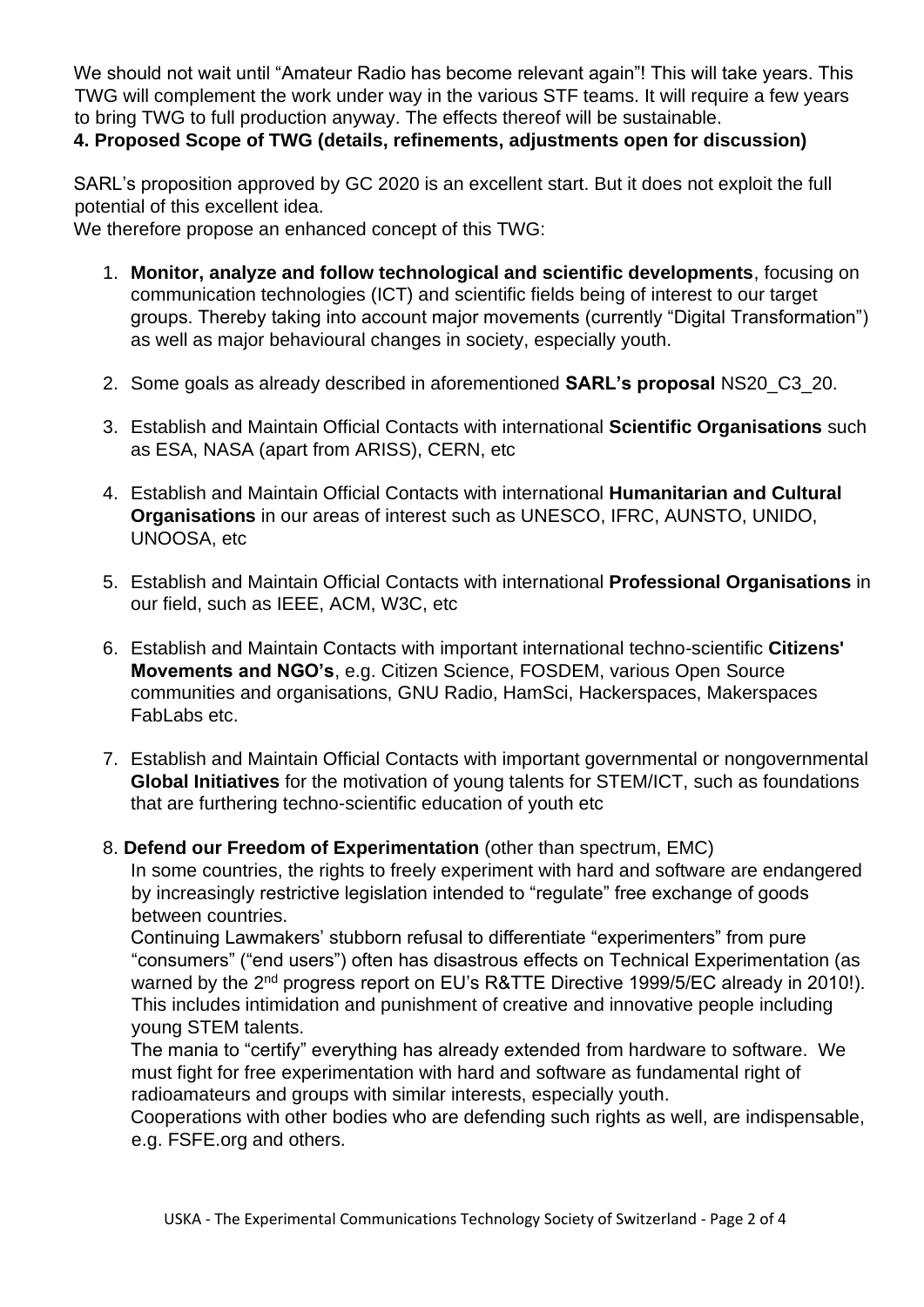9. **Facilitate Member Societies** to cooperate with national chapters of international organisations and bodies mentioned above. And vice-versa: Contacts first established on national level can motivate international bodies to follow suit.

#### 10.**Internationally push forward, coordinate and support HamProjects**.

Ambitious ham project ideas often exceed the resources that local clubs or small Member Societies possess: such as specialized skills, expensive measuring equipment, specialized hardware, software, expertise, project management skills, money and the like.

(open for supplementation)

#### **5. Human Resources**

It is important that TWG staff are selected very carefully according to the qualifications required. Be it technical, scientific, diplomatic, political, humanitarian, influencer, marketers, opinion leaders etc.

We profit that there are many radio amateurs who are already inside the above mentioned organisations (partly in senior positions, sometimes retired but with remaining relationships)

TWG shall be a team, not a single person: Chair, several experts, several staff persons.

### **6. Finances**

TWG will need money from the IARU R1 (STF?) budget in order to establish and maintain these activities. Some partner organisations will expect us to pay membership fees, at least in the beginning before mutual benefit is recognized by both ("win-win").

#### **7. Final remark**

Technology Working Group is not a "PR Department" for IARU R1, although TWG's achievements will be made public in order to develop recognition of Amateur Radio with society, industry, science, education, authorities and politics.

**Annex:** Organisational chart (Organigram) of IARU R1 including TWG.

---

**Annex to "Implement Technology Working Group (TWG)":**